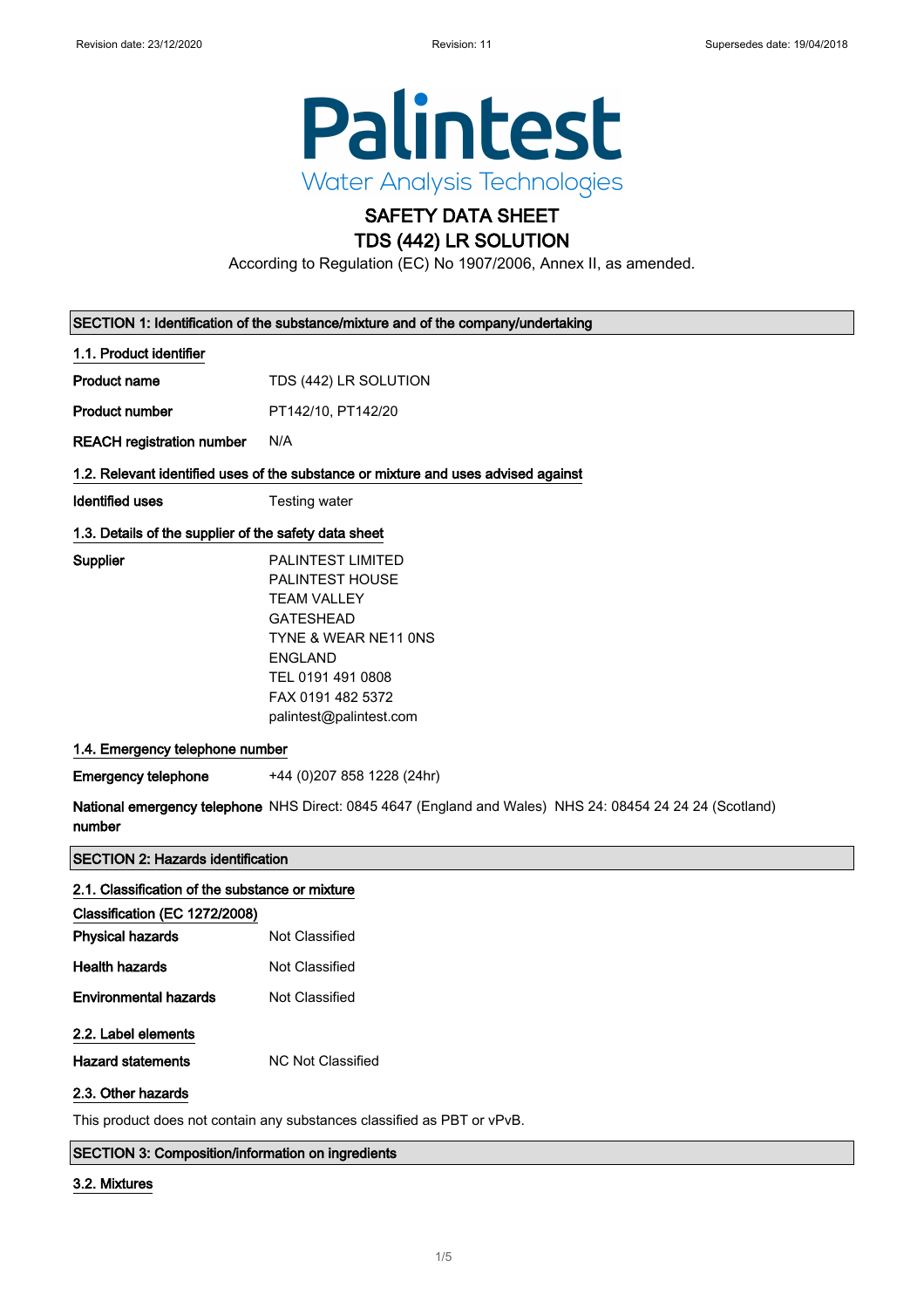| <b>Composition comments</b>                                | No classified ingredients, or those having occupational exposure limits, present above the<br>levels of disclosure.                                                                                                      |  |
|------------------------------------------------------------|--------------------------------------------------------------------------------------------------------------------------------------------------------------------------------------------------------------------------|--|
| <b>SECTION 4: First aid measures</b>                       |                                                                                                                                                                                                                          |  |
| 4.1. Description of first aid measures                     |                                                                                                                                                                                                                          |  |
| Inhalation                                                 | Unlikely route of exposure as the product does not contain volatile substances. Get medical<br>attention if any discomfort continues.                                                                                    |  |
| Ingestion                                                  | Rinse mouth thoroughly with water. Give plenty of water to drink. Keep affected person under<br>observation. Get medical attention if any discomfort continues. Show this Safety Data Sheet<br>to the medical personnel. |  |
| <b>Skin contact</b>                                        | Wash skin thoroughly with soap and water. Get medical attention if any discomfort continues.                                                                                                                             |  |
| Eye contact                                                | Rinse with water. Continue to rinse for at least 15 minutes. Get medical attention if any<br>discomfort continues.                                                                                                       |  |
|                                                            | 4.2. Most important symptoms and effects, both acute and delayed                                                                                                                                                         |  |
| Inhalation                                                 | No specific symptoms known.                                                                                                                                                                                              |  |
| Ingestion                                                  | No specific symptoms known.                                                                                                                                                                                              |  |
| <b>Skin contact</b>                                        | No specific symptoms known.                                                                                                                                                                                              |  |
| Eye contact                                                | No specific symptoms known.                                                                                                                                                                                              |  |
|                                                            | 4.3. Indication of any immediate medical attention and special treatment needed                                                                                                                                          |  |
| Notes for the doctor                                       | No specific recommendations.                                                                                                                                                                                             |  |
| <b>SECTION 5: Firefighting measures</b>                    |                                                                                                                                                                                                                          |  |
| 5.1. Extinguishing media                                   |                                                                                                                                                                                                                          |  |
| Suitable extinguishing media                               | Use fire-extinguishing media suitable for the surrounding fire.                                                                                                                                                          |  |
| 5.2. Special hazards arising from the substance or mixture |                                                                                                                                                                                                                          |  |
| <b>Hazardous combustion</b><br>products                    | No known hazardous decomposition products.                                                                                                                                                                               |  |
| 5.3. Advice for firefighters                               |                                                                                                                                                                                                                          |  |
| Protective actions during<br>firefighting                  | No specific firefighting precautions known.                                                                                                                                                                              |  |
| <b>SECTION 6: Accidental release measures</b>              |                                                                                                                                                                                                                          |  |
|                                                            | 6.1. Personal precautions, protective equipment and emergency procedures                                                                                                                                                 |  |
| <b>Personal precautions</b>                                | Wear protective clothing as described in Section 8 of this safety data sheet.                                                                                                                                            |  |
| 6.2. Environmental precautions                             |                                                                                                                                                                                                                          |  |
| <b>Environmental precautions</b>                           | Not considered to be a significant hazard due to the small quantities used. However, large or<br>frequent spills may have hazardous effects on the environment.                                                          |  |
| 6.3. Methods and material for containment and cleaning up  |                                                                                                                                                                                                                          |  |
| Methods for cleaning up                                    | No specific clean-up procedure recommended.                                                                                                                                                                              |  |
| 6.4. Reference to other sections                           |                                                                                                                                                                                                                          |  |
| Reference to other sections                                | Wear protective clothing as described in Section 8 of this safety data sheet.                                                                                                                                            |  |
| <b>SECTION 7: Handling and storage</b>                     |                                                                                                                                                                                                                          |  |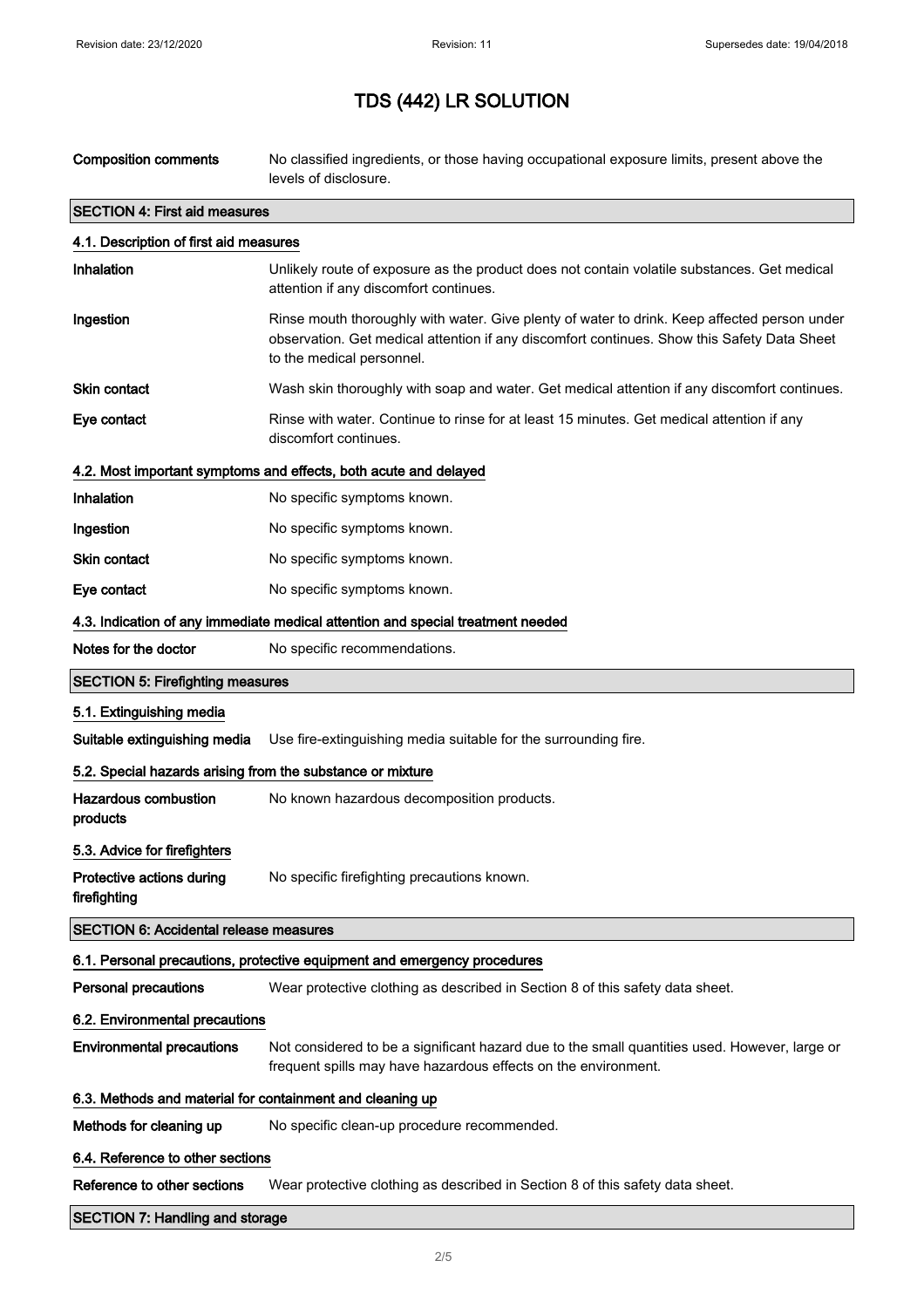| 7.1. Precautions for safe handling                         |                                                                                                                                                                                                                                                                                    |  |
|------------------------------------------------------------|------------------------------------------------------------------------------------------------------------------------------------------------------------------------------------------------------------------------------------------------------------------------------------|--|
| <b>Usage precautions</b>                                   | Good personal hygiene procedures should be implemented.                                                                                                                                                                                                                            |  |
|                                                            | 7.2. Conditions for safe storage, including any incompatibilities                                                                                                                                                                                                                  |  |
| <b>Storage precautions</b>                                 | Store in tightly-closed, original container in a dry and cool place. Keep separate from food,<br>feedstuffs, fertilisers and other sensitive material.                                                                                                                             |  |
| 7.3. Specific end use(s)                                   |                                                                                                                                                                                                                                                                                    |  |
| Specific end use(s)                                        | The identified uses for this product are detailed in Section 1.2.                                                                                                                                                                                                                  |  |
| <b>SECTION 8: Exposure controls/Personal protection</b>    |                                                                                                                                                                                                                                                                                    |  |
| 8.1. Control parameters                                    |                                                                                                                                                                                                                                                                                    |  |
| Ingredient comments                                        | No classified ingredients, or those having occupational exposure limits, present above the<br>levels of disclosure.                                                                                                                                                                |  |
| 8.2. Exposure controls                                     |                                                                                                                                                                                                                                                                                    |  |
| Protective equipment                                       |                                                                                                                                                                                                                                                                                    |  |
|                                                            |                                                                                                                                                                                                                                                                                    |  |
| Eye/face protection                                        | Eyewear complying with an approved standard should be worn if a risk assessment indicates<br>eye contact is possible. The following protection should be worn: Chemical splash goggles.                                                                                            |  |
| Hand protection                                            | No specific hand protection recommended. Chemical-resistant, impervious gloves complying<br>with an approved standard should be worn if a risk assessment indicates skin contact is<br>possible. It is recommended that gloves are made of the following material: Nitrile rubber. |  |
| Hygiene measures                                           | No specific hygiene procedures recommended but good personal hygiene practices should<br>always be observed when working with chemical products.                                                                                                                                   |  |
| <b>Respiratory protection</b>                              | No specific recommendations. Respiratory protection may be required if excessive airborne<br>contamination occurs.                                                                                                                                                                 |  |
| <b>SECTION 9: Physical and chemical properties</b>         |                                                                                                                                                                                                                                                                                    |  |
| 9.1. Information on basic physical and chemical properties |                                                                                                                                                                                                                                                                                    |  |
| Appearance                                                 | Liquid.                                                                                                                                                                                                                                                                            |  |
| Colour                                                     | Colourless.                                                                                                                                                                                                                                                                        |  |
| Odour                                                      | Odourless.                                                                                                                                                                                                                                                                         |  |
| 9.2. Other information                                     |                                                                                                                                                                                                                                                                                    |  |
| Other information                                          | No data available.                                                                                                                                                                                                                                                                 |  |
| <b>SECTION 10: Stability and reactivity</b>                |                                                                                                                                                                                                                                                                                    |  |
| 10.1. Reactivity                                           |                                                                                                                                                                                                                                                                                    |  |
| Reactivity                                                 | There are no known reactivity hazards associated with this product.                                                                                                                                                                                                                |  |
| 10.2. Chemical stability                                   |                                                                                                                                                                                                                                                                                    |  |
| <b>Stability</b>                                           | Stable under the prescribed storage conditions.                                                                                                                                                                                                                                    |  |
| 10.3. Possibility of hazardous reactions                   |                                                                                                                                                                                                                                                                                    |  |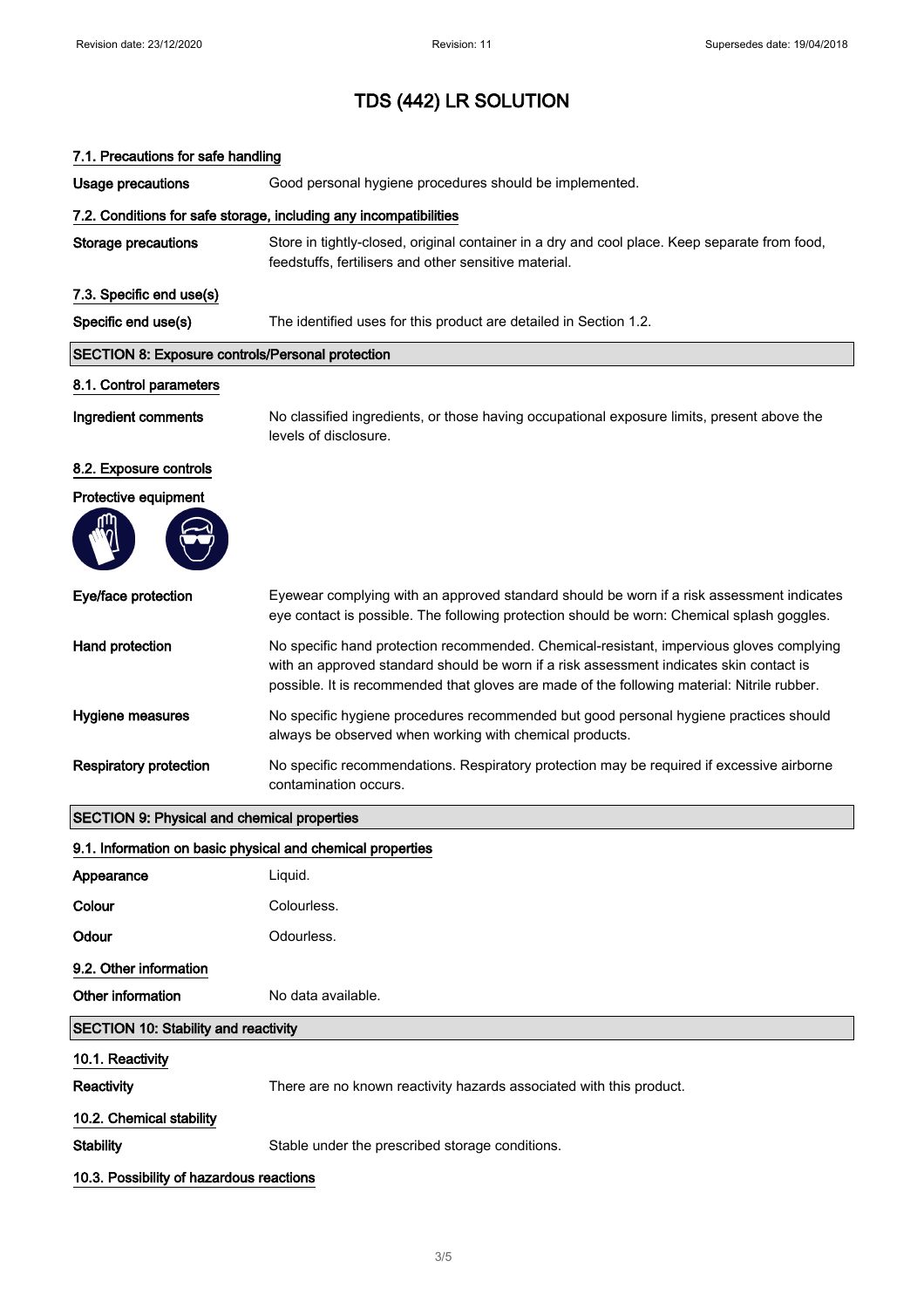| Possibility of hazardous<br>reactions        | No data available.                                                                                                                                              |
|----------------------------------------------|-----------------------------------------------------------------------------------------------------------------------------------------------------------------|
| 10.4. Conditions to avoid                    |                                                                                                                                                                 |
| <b>Conditions to avoid</b>                   | There are no known conditions that are likely to result in a hazardous situation.                                                                               |
| 10.5. Incompatible materials                 |                                                                                                                                                                 |
| Materials to avoid                           | No specific material or group of materials is likely to react with the product to produce a<br>hazardous situation.                                             |
| 10.6. Hazardous decomposition products       |                                                                                                                                                                 |
| Hazardous decomposition<br>products          | No known hazardous decomposition products.                                                                                                                      |
| <b>SECTION 11: Toxicological information</b> |                                                                                                                                                                 |
| 11.1. Information on toxicological effects   |                                                                                                                                                                 |
| <b>Toxicological effects</b>                 | No data available.                                                                                                                                              |
| <b>SECTION 12: Ecological information</b>    |                                                                                                                                                                 |
| Ecotoxicity                                  | Not considered to be a significant hazard due to the small quantities used. However, large or<br>frequent spills may have hazardous effects on the environment. |
| 12.1. Toxicity                               |                                                                                                                                                                 |
| <b>Toxicity</b>                              | No data available.                                                                                                                                              |
| 12.2. Persistence and degradability          |                                                                                                                                                                 |
|                                              | Persistence and degradability There are no data on the degradability of this product.                                                                           |
| 12.3. Bioaccumulative potential              |                                                                                                                                                                 |
| <b>Bioaccumulative potential</b>             | No data available on bioaccumulation.                                                                                                                           |
| 12.4. Mobility in soil                       |                                                                                                                                                                 |
| <b>Mobility</b>                              | The product is soluble in water.                                                                                                                                |
| 12.5. Results of PBT and vPvB assessment     |                                                                                                                                                                 |
| <b>Results of PBT and vPvB</b><br>assessment | This substance is not classified as PBT or vPvB according to current EU criteria.                                                                               |
| 12.6. Other adverse effects                  |                                                                                                                                                                 |
| Other adverse effects                        | No data available.                                                                                                                                              |
| <b>SECTION 13: Disposal considerations</b>   |                                                                                                                                                                 |
| 13.1. Waste treatment methods                |                                                                                                                                                                 |
| <b>Disposal methods</b>                      | No specific disposal method required.                                                                                                                           |
| <b>SECTION 14: Transport information</b>     |                                                                                                                                                                 |
| General                                      | The product is not covered by international regulations on the transport of dangerous goods<br>(IMDG, IATA, ADR/RID).                                           |
| 14.1. UN number                              |                                                                                                                                                                 |

Not applicable.

14.2. UN proper shipping name